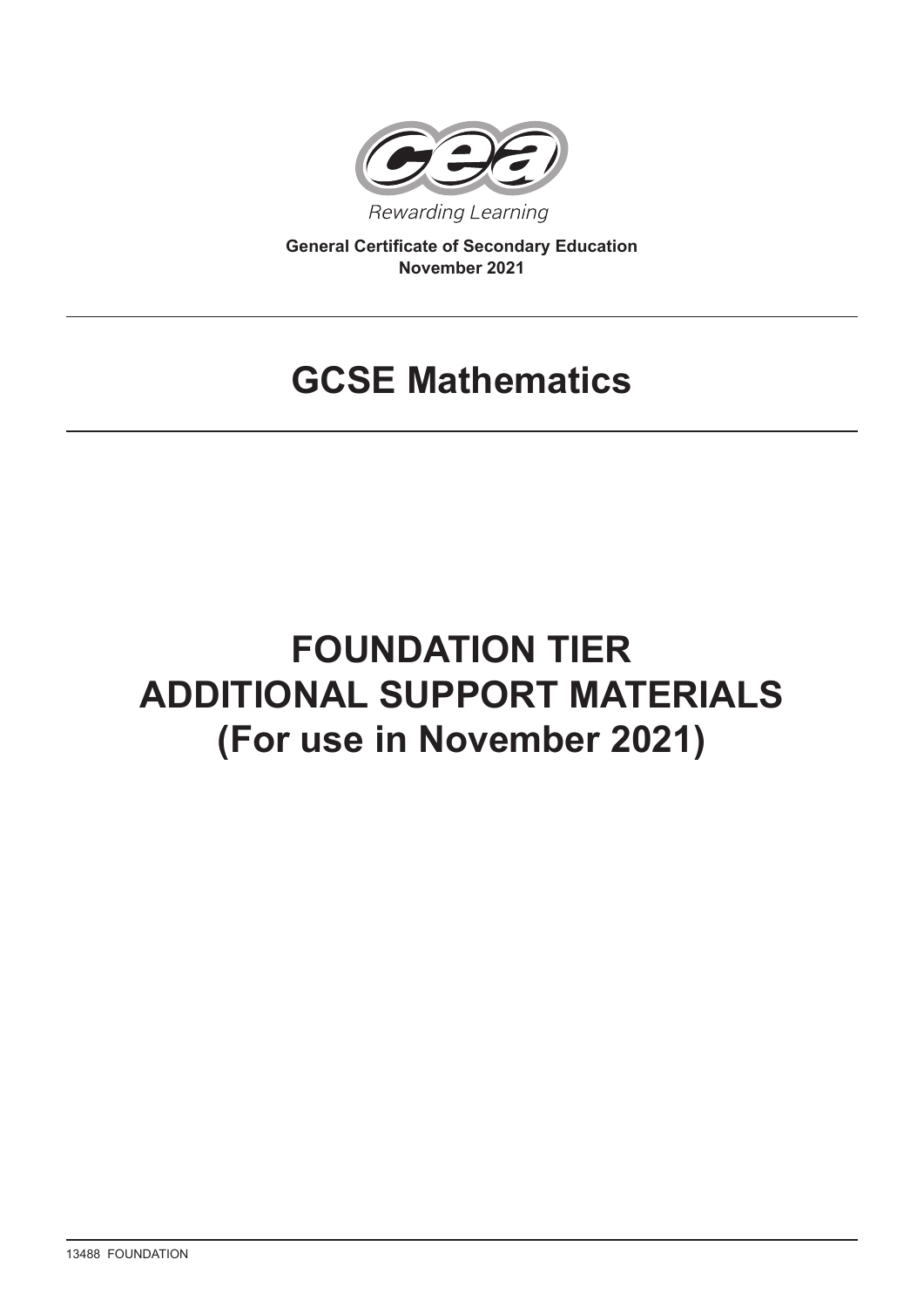## **FOUNDATION TIER ADDITIONAL SUPPORT MATERIALS (November 2021)**

#### **Conversion from imperial to metric units**

5 miles **=** 8 kilometres

#### **Range**

The range of a set of data is the difference between the largest value and the smallest value in the data set.

#### **Mean**

The mean of a set of data is the sum of all the data values divided by the number of data values.

### **Perimeter, Area and Volume**



The perimeter of a rectangle is the distance around the outside of the rectangle. It is found by adding the lengths of the 4 sides of the rectangle.

 $P = 2L + 2B$  where *P* is perimeter, *L* is length and *B* is breadth.

The area of a rectangle is found by multiplying the length of the rectangle by the breadth.

 $A = L \times B$  where *A* is area, *L* is length and *B* is breadth.

The volume of a cuboid is found by multiplying the length by the breadth by the height of the cuboid.

 $V = L \times B \times H$  where *V* is volume, *L* is length, *B* is breadth and *H* is height.

The area of a circle is  $A = \pi r^2$  where  $r$  is the radius of the circle.

## **Angles**

There are 180° on a straight line.

There are 180° inside a triangle.

An isosceles triangle is a triangle with 2 equal sides and 2 equal angles.

The sum of all the angles inside a polygon is given by  $180(n - 2)$  where *n* is the number of sides in the polygon.